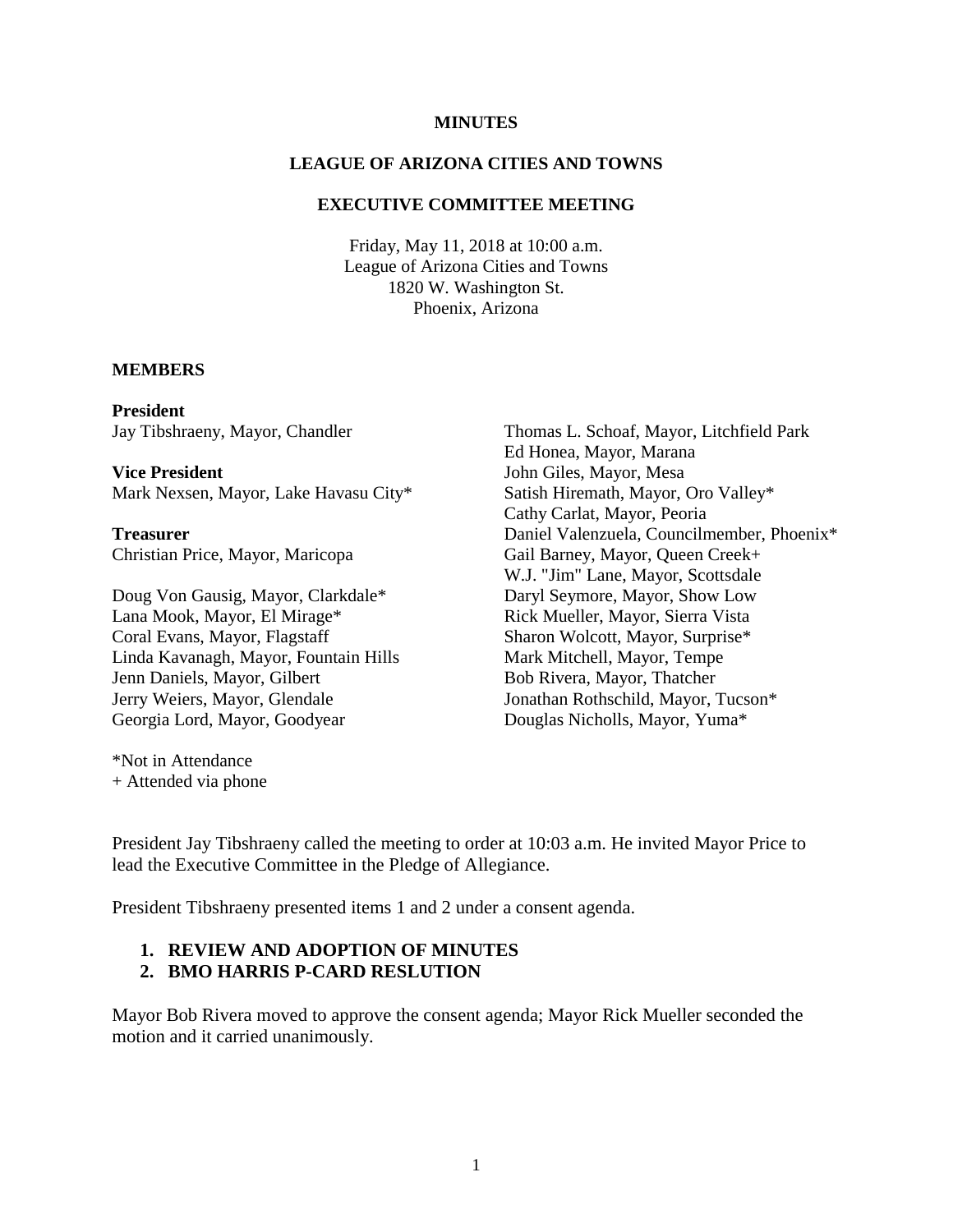## **3. LEGISLATIVE POLICY DISCUSSION AND UPDATE**

President Jay Tibshraeny welcomed League Executive Director Ken Strobeck who informed the Executive Committee that the second regular session of the  $53<sup>rd</sup>$  Arizona Legislature adjourned Sine Die on May 4 at a little after midnight. He then welcomed League Legislative Director Patrice Kraus to provide a policy discussion update.

Legislative Director Patrice Kraus thanked staff, including League contract lobbyists, public relations as well as intergovs, the Executive Committee and those who participated in the Monday morning legislative calls.

Ms. Kraus informed the Committee the general effective date will be August 3 and that with over 1,200 bills introduced this session, League staff tracked over 200. Ms. Kraus then discussed some of the larger issues that were brought up during the session. She indicated that several major issues including teacher pay, digital goods, VLT/HURF funds, opioids and school safety had been addressed.

Legislative Director Patrice Kraus discussed a number of bills concerning from the 2018 session regarding HURF funds. Highway Safety fee was created which is anticipated to generate \$91 million in VLT to fund DPS. With this fee, HURF sweeps will drop from \$99 million to \$15 million in FY19. The net increase to cities and towns is \$12 million, which is \$6.7 million more than last year.

#### **TPT, digital goods and services:**

Ms. Kraus then discussed bills pertaining to TPT, digital goods and services (SB 1392 and HB 2479). Deputy Director Tom Belshe and League Tax Policy Analyst Lee Grafstrom were a part of an interim committee where the goal was to produce a bill that was revenue neutral and wanted to update legislation on what is and what is not taxable in terms of digital goods. When the bill was introduced there were eight new exemptions that were established in the bill leaving a net potential loss of \$48 million to cities and towns and \$121 million to the state and Prop 301 funds to schools. Ms. Kraus informed the committee how difficult this data is to gather, Lee and his team did a great job. She also noted that the cities were instrumental in getting us information in a timely fashion giving us the ability to provide numbers. These numbers were met with stark criticism; however no one had better numbers and could not provide numbers. We did offer a couple of compromises throughout the year, but those were rejected by the Arizona Tax Research Association (ATRA) and leaderhsip. One of those would have clarified what is taxable and would have been revenue neutral. The issue that was outstanding would have been in regard to data centers. Currently, data centers are exempt from the majority of taxes other companies must pay. The League hopes to use this interim to conduct an economic analysis on data centers so we are prepared for this issue next year.

### **Prime Contracting:**

Ms. Kraus explained there have been complaints from contractors that it is very difficult to comply with the law because of MRRA (maintenance, repair, replacement and alteration). SB 1409 would have that eliminated "alteration" altogether. This bill ran into problems because the House Rules attorney said this would trigger a Prop 108, therefore needing a super-majority vote in both chambers. It also garnered opposition from ATRA, the homebuilders, multi-housing, etc.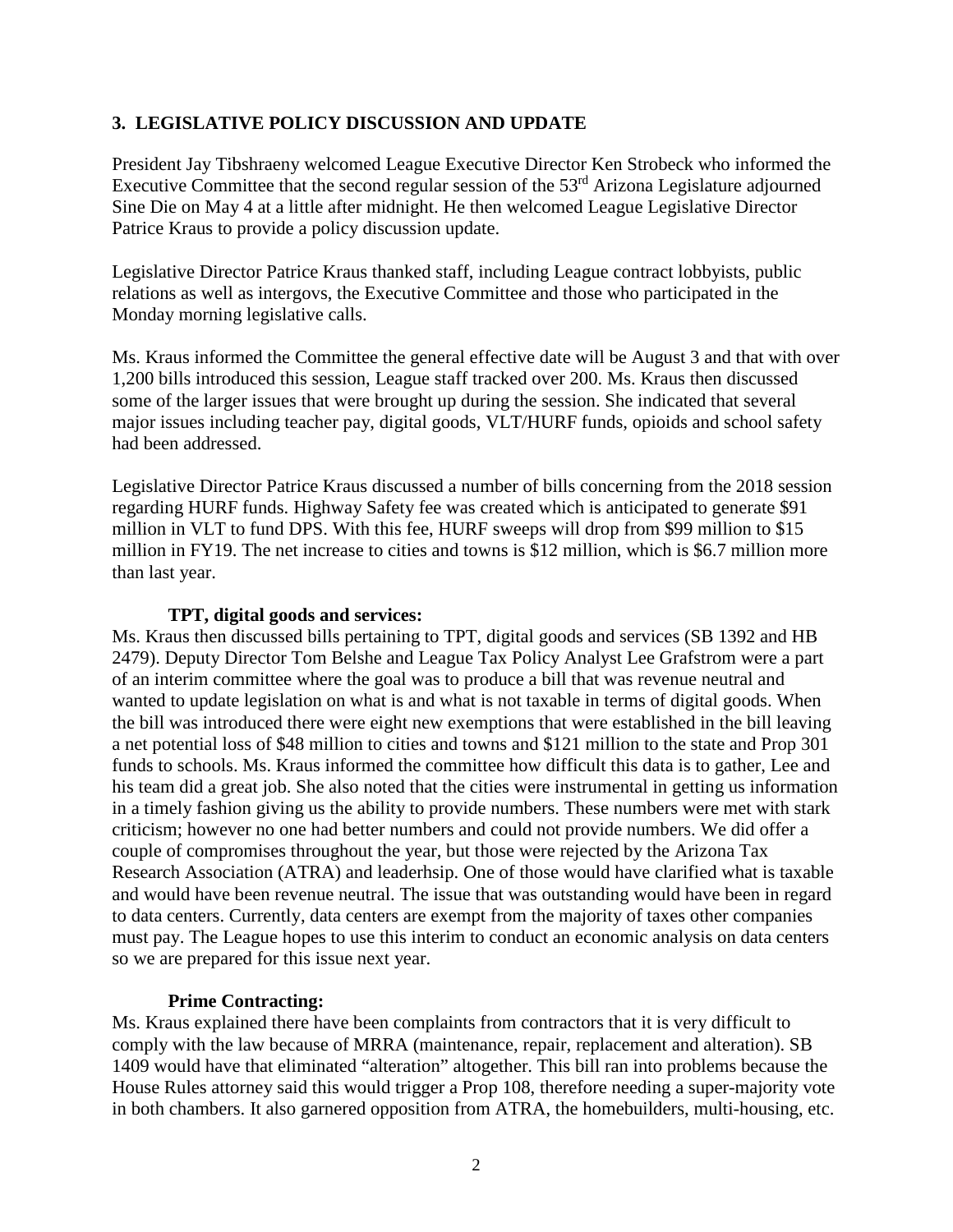The final version of the bill ended up eliminating the qualifiers on "alterations" which means all commercial contracts under \$750,000 are considered an alteration. There may be a small impact to cities and towns but Staff are hopeful this change will put the issue to rest. Ms. Kraus also noted that Representative Regina Cobb received an appropriation of \$75,000 to study the issue of non-compliance in construction sales tax. Depending on the outcome of the study, this may or may not be the end of the issue of construction sales tax.

### **Home-based Businesses:**

This bill was brought forward by the Goldwater Institute, Free Enterprise Club, Institute for Justice and Americans for Prosperity. These organizations were very organized this session and brought forth a number of bills including this one regarding home-based businesses. This bill would have created a two-tier system for home-based businesses. If you were considered a "noimpact" business, which was defined in the law, the city/town would have no regulatory authority over the business except for public health and safety. It was said noise or nuisance ordinances could be used to regulate this issue, but because there was another level of the type of business, employers could move between the two levels by adding or eliminating an employee. Ms. Kraus thanked the City of Phoenix and Tempe for engaging their neighborhood groups on this issue. Staff believes putting state statutory authority on home-based businesses would invite lawsuits and new SB 1487 claims and the League also believes neighborhoods are more properly in the purview of local communities.

# **Food Trucks:**

Another issue that this new coalition brought forward was food trucks. Legislative Associate Tom Savage was the lead on this bill and worked create some standardization that food truck operators could rely from city to city on certain baseline requirements they had to meet. The League did try to maintain local control regarding residential areas and also worked on some issues with parking. Ms. Kraus noted that are issues may need to be revisited; one of those issues being the fingerprinting requirement some cities have, and how to make the licensing process more efficient. Representative Kevin Payne, a food truck owner himself, has committed to work closely with the League if there need to be changes with this bill in the future.

# **Occupational Licensing:**

This issue came about in the 2017 session and would have preempted cities and towns from issuing any new occupational licenses or collecting any type of licensing fees. Due to the last minute nature of this bill, the League was able to defeat the 2017 version with the commitment to work on the issue moving forward. This year a compromise was reached that requires cities and towns to hold a "sunrise hearing" on new occupational licenses they want to impose and demonstrate that the regulation is necessary for public health and safety. Then we have to revisit these new ordinances in a "sunset" process every five years to ensure they are still relevant. It was also agreed that any existing licenses will be reviewed in that five year period. This bill has passed and is awaiting the signature of the Governor.

# **Cable Operators:**

Next, Ms. Kraus discussed a bill brought forth by Cox Communications which established a uniform video service license and allows cable companies to terminate existing franchise license agreements. After January 1, 2020, it essentially establishes a license that is pro-forma and does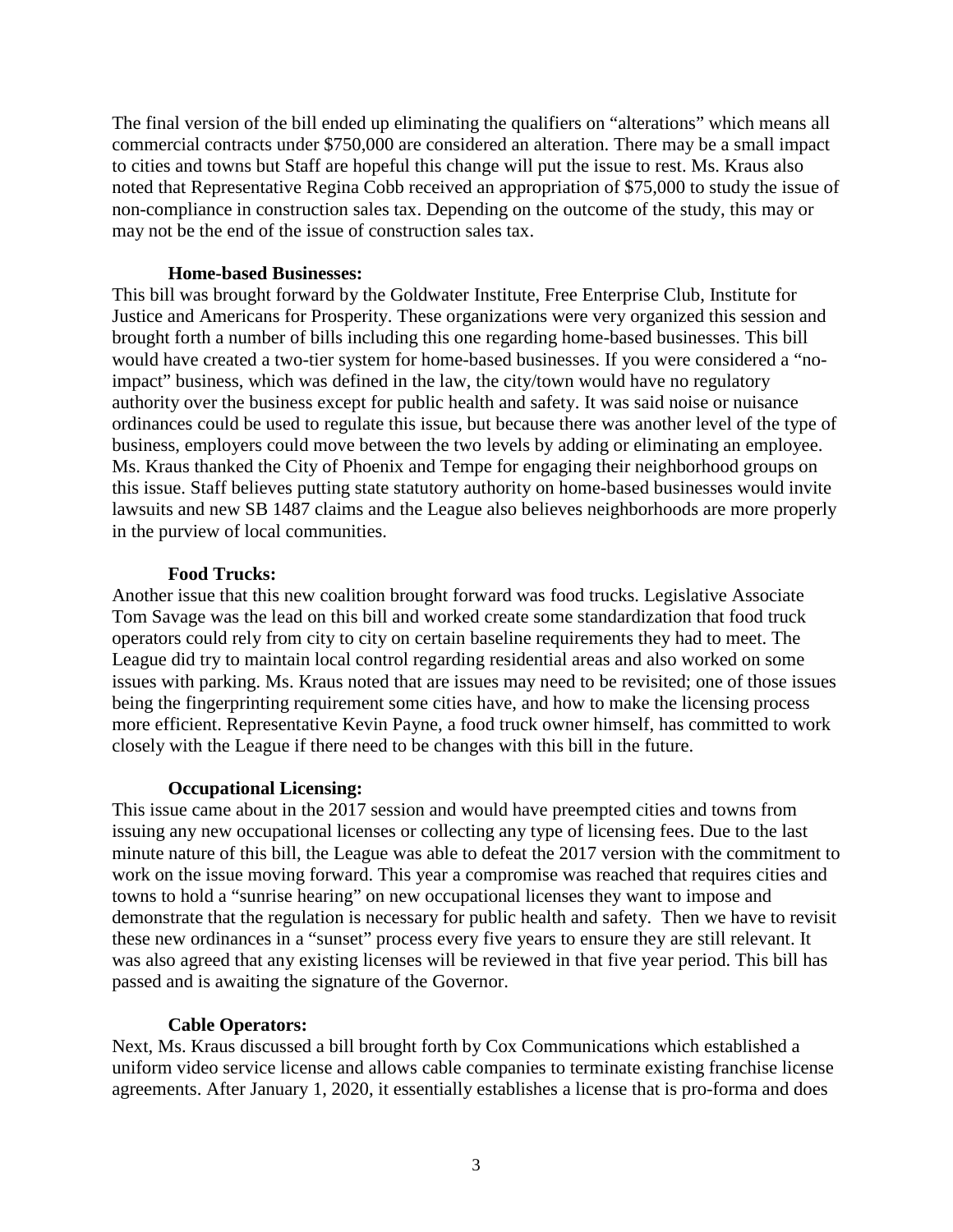not require any kind of council approval process and moves any cable-related disputes to the Office of Administrative Hearings. The bill did maintain control of the right-of-way and most cities saw this as the most critical issue. This bill has passed and is awaiting the Governor's signature.

### **SB 1487 Reforms:**

Ms. Kraus explained that the League believes SB 1487 needs reform and worked with the Attorney General's office to craft a package of reforms. The intention was to increase the timeline for the Attorney General and cities/towns to respond, give cities/towns access to the courts in the event of a "does violate" finding whereas currently only the Attorney General can take an action to the Supreme Court under a "may violate" finding and lastly, that the legislator making the claim must come from the district in which the city is located so they would be responsible to their own voters. This provision was rejected immediately in committee, and in fact the bill did not even make it out of its Senate committee. There was a later attempt by the AG to amend the language to provide more time for preparation of a response to a claim, but it ultimate failed also. The League plans to work on this issue in the future.

## **Municipal Court Bills:**

Legislative Director Patrice Kraus reminded the Executive Committee of an investigative report the Goldwater Institute had published last year. While the findings were flawed and based primarily on experiences outside of Arizona, the report resulted in a number of bills this legislative session. One of these bills would have allowed any municipal court decision to be appealed. Another bill would have taken funds that were in excess of an arbitrary cap. A third bill would have required municipal court judges to be retained like those of the Superior Court. All of these bills failed it pass but it is possible we will see similar bills in the next legislative session.

# **PTSD Counseling:**

Ms. Kraus explained that League Pension Policy Analyst Nick Ponder worked on this issue. The original bill was extremely broad and would have required employers to pay for unlimited counseling visits, pay the salary of an employee who is unfit for duty for an indeterminate amount of time, and an employee could also take up to two paid years off of work prior to the determination of a diagnosis with PTSD. Ms. Kraus informed the Committee that the final language of the bill would increase the number of employer-paid visits from 12 to 36, limit the types of doctors who could perform treatment to psychiatrists and psychologists and public safety employees can take up to 30 days off with pay but must first exhaust all other existing leave before that is available. This bill has been signed by the Governor.

### **RESOLUTIONS**

### **Sober Living Homes:**

Ms. Kraus reminded the committee that this has been an issue in local governments for years and is difficult to regulate since it is protected by federal housing laws and other statutes. An interim task force generated pressure to achieve a statewide licensing scheme through DHS which is what this bill does. It has been signed by the Governor.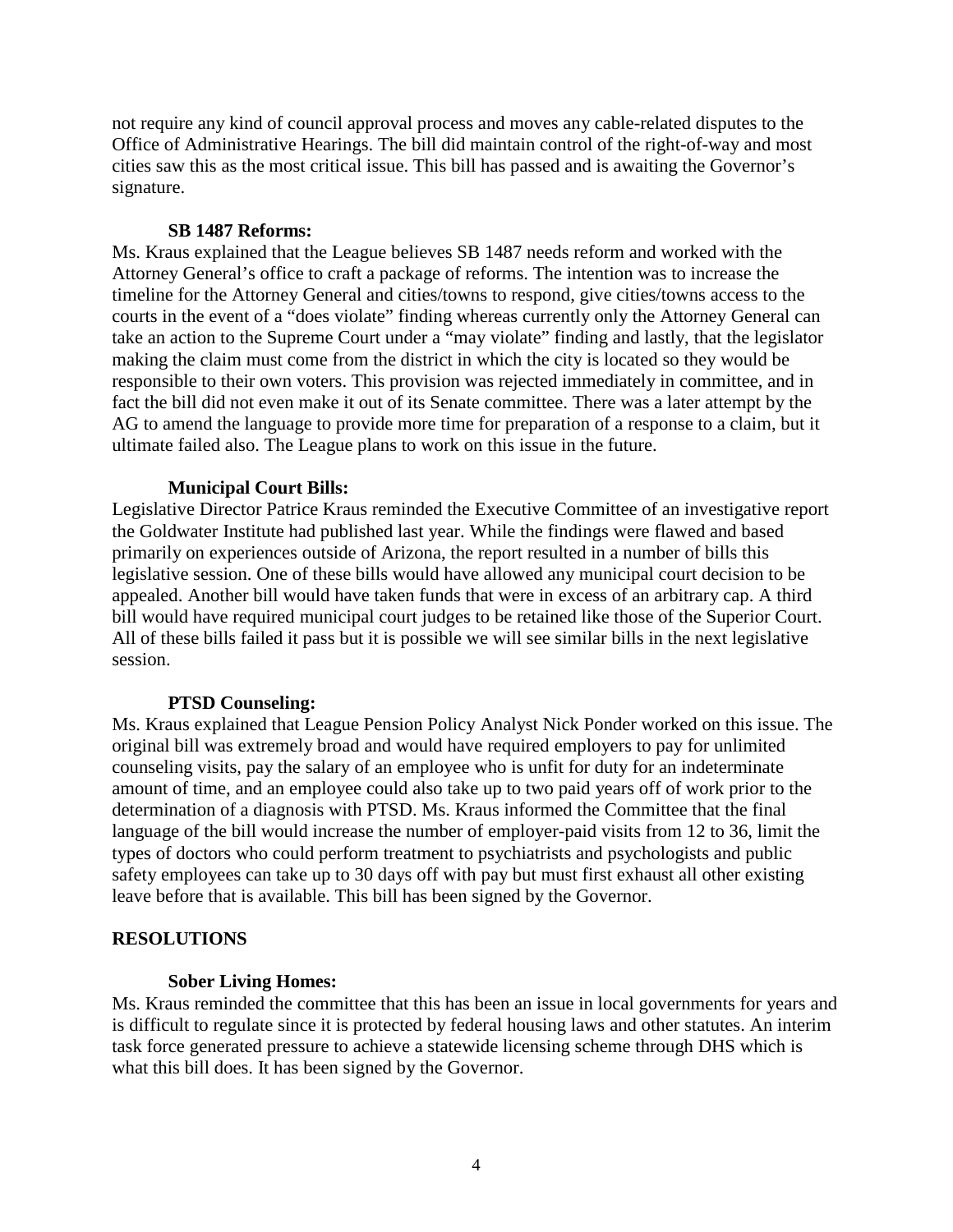#### **Local Campaign Filings:**

Legislative Director Patrice Kraus informed the committee this resolution was brought forward by the City of Peoria. Local candidate races usually result in spending small amounts of money and the previous statute was written to say no reporting was required until \$1100 has been spent in a race, with that figure increasing along with the rate of inflation. This bill lowers the threshold to \$500 and that does not escalate over time. In addition, there had been a fee for using the campaign finance system at the Secretary of State's office which is non-operational, and has now been eliminated. This bill has been signed by the Governor.

### **Campaign Fund Transfers:**

Ms. Kraus informed the committee this resolution was brought forward by the City of Maricopa. This bill would have allowed local elected officials to use their campaign funds for races at the State level. She noted this bill had gained some traction despite serious opposition but in the end failed to pass.

### **Street Light Improvement Districts:**

The League has been working to get consolidated street light improvement districts for many years with opposition from the Arizona Tax Research Association (ATRA). This bill reduces costs to taxpayers and this year, Legislative Associate Tom Savage worked with ATRA on a compromise to allow for the consolidation of street light improvement districts or the ability to add an additional territory to an existing street light improvement district. This bill has been signed by the Governor.

#### **Special Event Liquor License Approvals:**

Ms. Kraus informed the Committee that this resolution was brought forward to make the process for approving special event liquor licenses more efficient for the clerks by not requiring the approval of the council. Legislative Associate Alex Vidal was able to work this provision into the Liquor Omnibus and negotiate other items in the omnibus to be sure the League was in support. This bill has been signed by the Governor.

Legislative Director Patrice Kraus mentioned a number of bills the League worked to fix over the 2018 Legislative Session including issues on private school zoning, civil traffic violations and government property abatement (slum and blight). She also highlighted a number of bills that failed to pass this session such as; Partisan Municipal Elections (HB 2032), Photo Radar Ban (HB 2208), Fire Flow (SB 1153) and Fire Sprinklers (SB 1093). Ms. Kraus noted several other bills of interest including TPT Online Lodging equity, EORP Employer Contributions, and Local Food Tax/Discriminatory Soda Tax. Ms. Kraus also informed the committee of issues to be aware of for next session such as Elections, Impact of Voter Initiatives and Potential 1487 Claims.

Executive Director Ken Strobeck then welcomed League General Counsel Christina Estes-Werther to provide a brief update on SB 1487.

General Counsel Estes-Werther informed the Executive Committee that Representative Darin Mitchell had filed a SB 1487 claim last month against the City of Sedona for their business license requirements for short-term rentals. Representative Mitchell's claims that the City of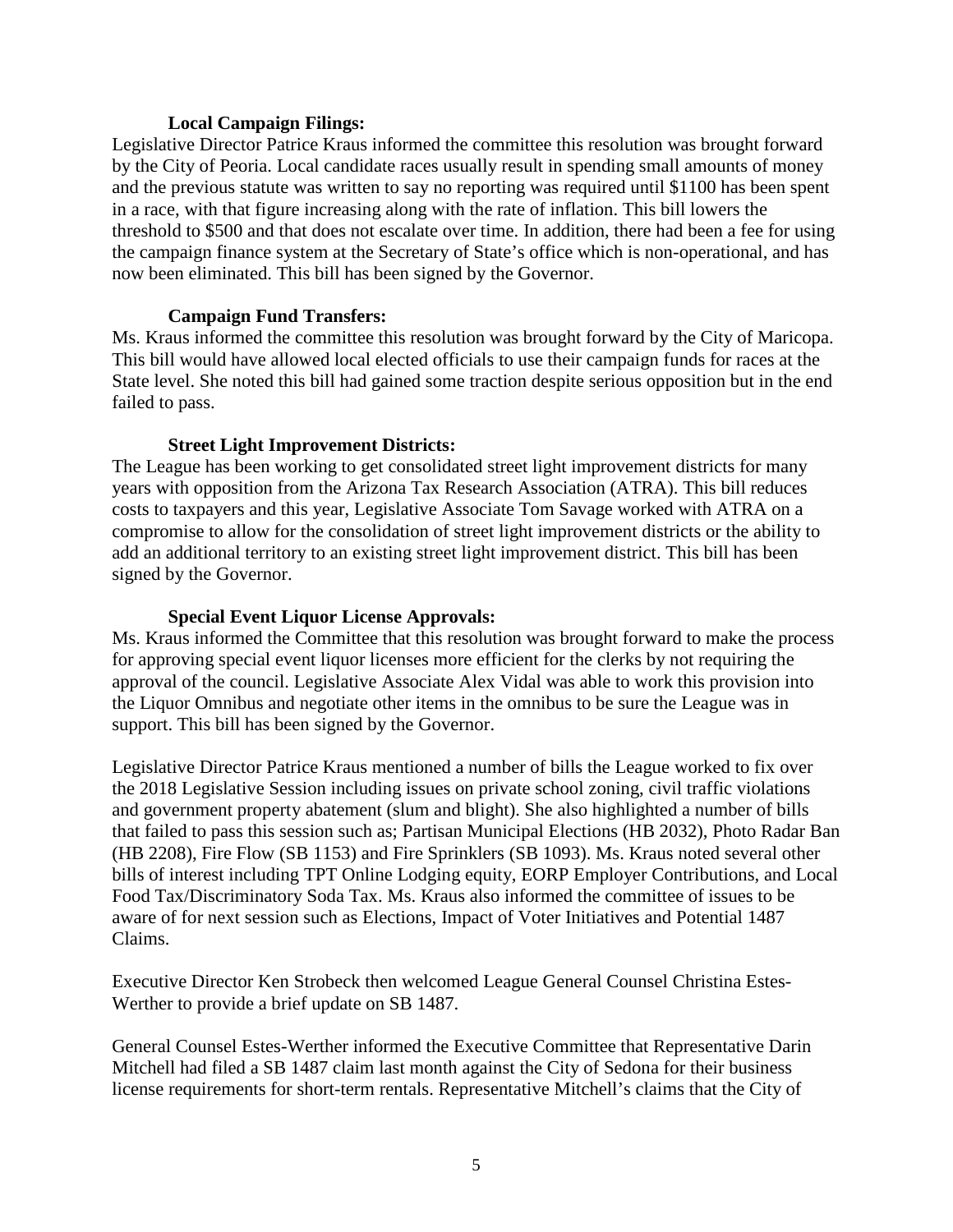Sedona's is in violation of state law because short-term rentals were not treated the same as their long-term rentals.

The Attorney General found the business ordinance in Sedona does not actually violate the shortterm rental statute; however, the AG did feel there was enough of a connection that there was a violation in state law under the long-term rental statute.

Ms. Estes-Werther informed the Executive Committee that the City of Sedona had approximately three weeks to resolve the issue and indicated that through discussions with their city attorney, the Sedona City Council would be meeting to discuss and they would likely not fight the AG's decision. She reminded the Executive Committee that this situation exemplifies one of the challenges of SB1487, which does not provide any recourse for a city or town to contest the decision of the Attorney General.

Ms. Estes-Werther also reminded the Executive Committee that at the February meeting she had mentioned a claim that had been filed against the City of Tempe and that the Attorney General had yet to file a special action on this.

# **4. FY 19 LEAGUE BUDGET**

President Jay Tibshraeny welcomed Mayor Thomas Schoaf, Budget Subcommittee Chairman to present on the proposed FY19 League Budget.

Mayor Schoaf reminded the Executive Committee that at the February Executive Committee Meeting, they had received and reviewed a copy of the working FY19 budget. The proposed budget has not changed since that time.

Mayor Schoaf informed the Committee that the FY18 budget had originally budgeted for a deficit of \$33,000. However, the budget ended up having excess revenue of \$250,000 over expenditures, specifically because the Annual Conference revenue received was much higher than anticipated.

In FY19, the proposed budget shows an expected \$172,000 deficit. He reminded the Executive Committee that there had been prior discussions regarding the League building and the cost of renovation or repair. The Executive Committee had previously discussed putting funds aside within the budget items to allow for necessary repairs. This year, the current HVAC system being used for the League building will need to be replaced. The Budget Subcommittee is proposing a \$180,000 reserve fund expenditure to cover the cost of the HVAC system. Because of this one-time expenditure, the budget currently sits at \$172,109 in expenditures over revenue.

Mayor Schoaf indicated that this budget still leaves League reserves greater than what was anticipated for 2017.

Mayor Schoaf motioned to approve the FY19 League Budget as presented; Mayor Ed Honea seconded the motion and it carried unanimously.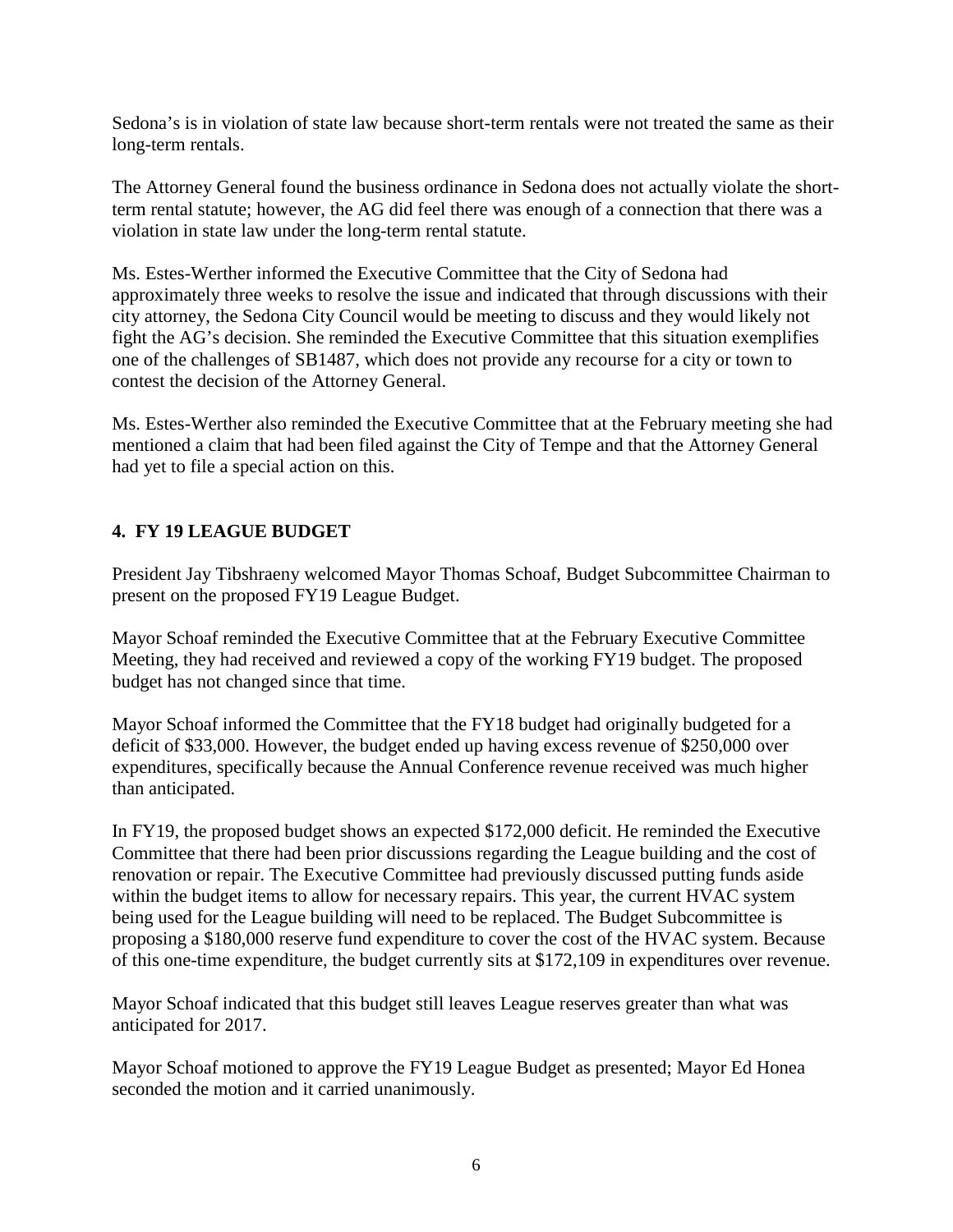# **5. LEAGUE CONFERENCE**

President Tibshraeny welcomed League Communication and Education Director Matt Lore to present an update on the 2018 League Annual Conference.

Mr. Lore informed the Executive Committee that the 2018 League Annual Conference would be held at the Phoenician Resort this year, the first time the League Annual Conference had been held at this particular location.

He said that registration for the Annual Conference and the room block at the conference hotel would be open the week of May 21. He reminded the Executive Committee that registration materials will be sent to the Executive Committee and staff members first. He encouraged Committee members to register and secure rooms as soon as they receive information that they are available as the conference hotel room block does fill up quickly.

In addition to registration, Mr. Lore discussed the Annual Conference Sponsorship Program. He indicated that the target sponsor revenue is \$200,000 and that revenues received from sponsors thus far have reached nearly half this amount. He reminded the Committee that Annual Conference revenue is the second-largest revenue source for the League and sponsorship is a large component, as it helps keep costs for the conference down as well as League dues.

Mr. Lore asked the Executive Committee that if they had any organizations within their cities and towns they felt would be interested in sponsoring the League Annual Conference, to reach out and provide them with the sponsorship brochure or forward their information to League staff.

Mayor Honea asked Mr. Lore about the rooming at the conference hotel and what availability might be like. Mr. Lore informed the Executive Committee that it was likely it would be easier to secure rooms at the Phoenician than it had at the Hilton El Conquistador in 2017, as the hotel has more rooms and the conferences in the Valley typically do not see as may room reservations. Mr. Lore suggested putting together a Committee to discuss the rooming process for future conferences.

# **6. REPORT ON INCORPORATION**

President Tibshraeny invited League Deputy Director Tom Belshe to provide a report on incorporation presentations by League staff.

Mr. Belshe told the Executive Committee that incorporation assistance is just another service that the League provides and he wanted to share with the Committee the process for how incorporation presentations occur. He indicated that there is not a state agency that provides this service or is familiar with the incorporation process, so the League decided many years ago to fill the void and provide this service as we serve as an accurate and unbiased source of information.